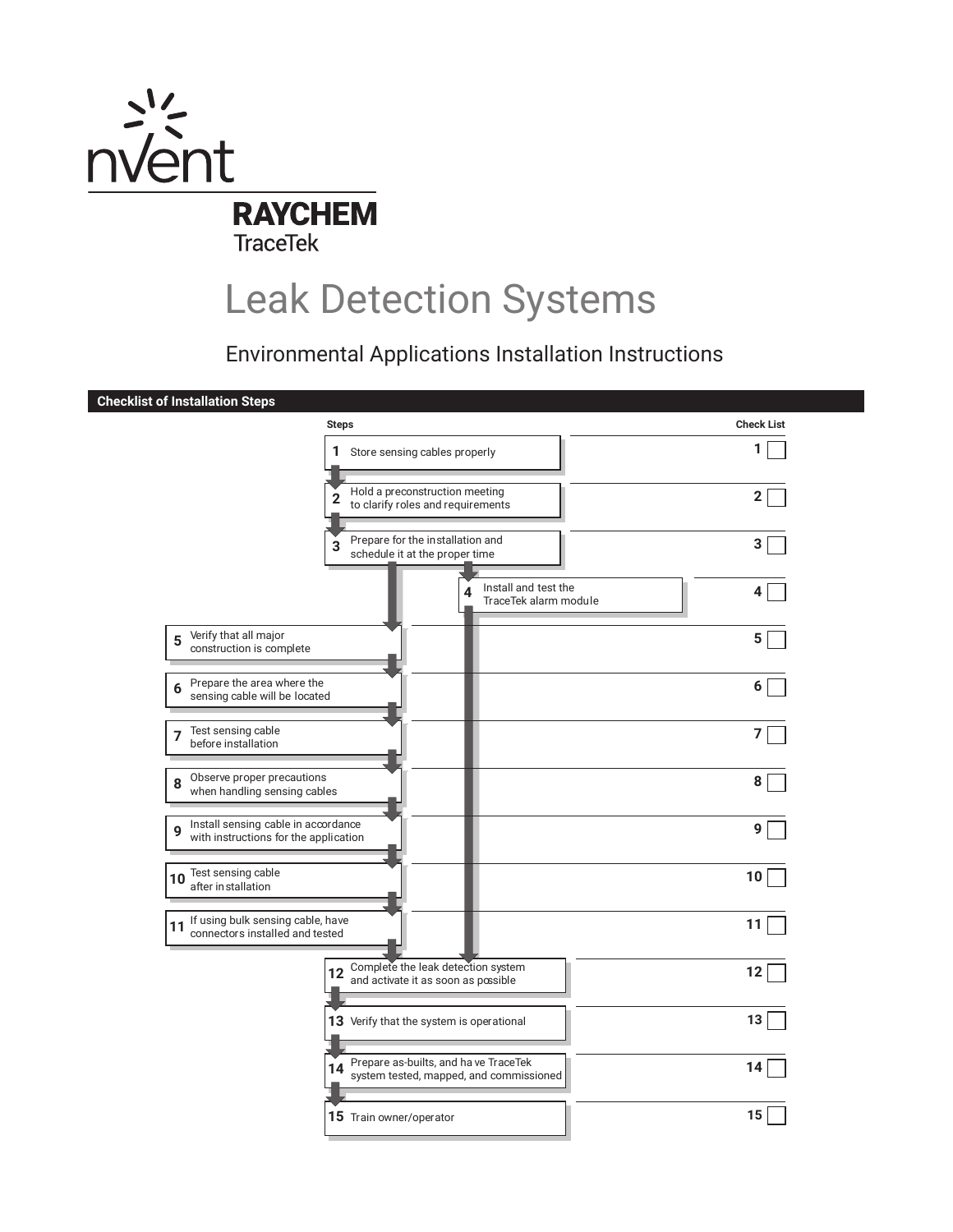## **Installation Steps**

For details, these general instructions refer to other nVent literature which is identified by an H-number. Consult nVent at (650) 216-1526.

| STEP: |                                                                                                                                                                                                                                                                                                                                                                                                                                                                                                                                                                                                                                                                                                                                                                                                                                                                                                              | <b>FOR DETAILS REFER TO:</b>                                                                                                                                                                                                                                                                                                                |
|-------|--------------------------------------------------------------------------------------------------------------------------------------------------------------------------------------------------------------------------------------------------------------------------------------------------------------------------------------------------------------------------------------------------------------------------------------------------------------------------------------------------------------------------------------------------------------------------------------------------------------------------------------------------------------------------------------------------------------------------------------------------------------------------------------------------------------------------------------------------------------------------------------------------------------|---------------------------------------------------------------------------------------------------------------------------------------------------------------------------------------------------------------------------------------------------------------------------------------------------------------------------------------------|
|       | 1. Store sensing cables properly.                                                                                                                                                                                                                                                                                                                                                                                                                                                                                                                                                                                                                                                                                                                                                                                                                                                                            |                                                                                                                                                                                                                                                                                                                                             |
|       | Store the sensing cable in the original container in a clean, dry<br>area prior to installation.                                                                                                                                                                                                                                                                                                                                                                                                                                                                                                                                                                                                                                                                                                                                                                                                             | <b>All applications</b><br>· Sensing cable installation instructions<br>- nVent RAYCHEM TraceTek TT3000/TT5000 Modular<br>Sensing Cable (H55357)<br>- nVent RAYCHEM TraceTek TT3000/TT5000 Bulk Sensing<br>Cable (H55524)                                                                                                                   |
|       | 2. Hold a preconstruction meeting to clarify roles and requirements.                                                                                                                                                                                                                                                                                                                                                                                                                                                                                                                                                                                                                                                                                                                                                                                                                                         |                                                                                                                                                                                                                                                                                                                                             |
|       | If leak-sensing cables will be installed in double-containment<br>piping or other inaccessible systems, hold a meeting prior to<br>construction. Assemble representatives from the involved organi-<br>zations, including the engineer, contractors (both mechanical for<br>pipe installation and instrumentation/electrical for cable instal-<br>lation), the owner/operator, and the TraceTek supplier. Ensure<br>design and installation of the physical system will be compatible<br>with use of the leak detection system, and that roles are clearly<br>defined (for example, the piping installer is responsible for leav-<br>ing double-containment piping in a clean, dry condition with a<br>free-running pull rope between access points).                                                                                                                                                        | <b>Double-contained piping</b><br>• nVent RAYCHEM TraceTek Double-Containment Installation<br>Guide (LIT-138)<br>• Preconstruction Record (H55548)<br><b>Double-contained tanks</b><br>• General Instructions for Double-Wall Tanks (H55313)                                                                                                |
|       | 3. Prepare for the installation and schedule it at the proper time.                                                                                                                                                                                                                                                                                                                                                                                                                                                                                                                                                                                                                                                                                                                                                                                                                                          |                                                                                                                                                                                                                                                                                                                                             |
|       | • If the leak detection system is to monitor double-containment<br>piping, ensure that piping is installed in accordance with the<br>TraceTek Double-Containment Installation Guide (LIT-138).<br>• Confirm there is a plan for the leak detection system layout,<br>and a complete bill of materials.<br>Ensure that all materials are available (including sensing cable<br>lengths, branching connectors, jumper cables, feedthrough fit-<br>tings, hold-down clips, and other accessories).<br>• Plan to do the installation of the sensing cable only after major<br>construction (which could damage or contaminate the cable)<br>is complete.<br>• If possible, plan to install the alarm module first so it can<br>be used to monitor sensing cable immediately after cable<br>installation.<br>• Schedule training (by a qualified organization) for those who<br>will install the TraceTek system. | <b>All applications</b><br>• Selection Guide for Environmental Products (H54783)<br><b>Double-contained piping</b><br>· TraceTek Double-Containment Installation Guide (LIT-138)<br><b>Double-contained tanks</b><br>• General Instructions for Double-Wall Tanks (H55313)                                                                  |
|       | 4. Install and test the Trace Tek alarm module.                                                                                                                                                                                                                                                                                                                                                                                                                                                                                                                                                                                                                                                                                                                                                                                                                                                              |                                                                                                                                                                                                                                                                                                                                             |
|       | Install and test alarm module in accordance with installation<br>instructions shipped with the unit.                                                                                                                                                                                                                                                                                                                                                                                                                                                                                                                                                                                                                                                                                                                                                                                                         | All applications<br>Alarm Module Installation Instructions (Instructions are spe-<br>cific to the module: follow the instructions that come with it)                                                                                                                                                                                        |
|       | 5. Verify that all major construction is complete.                                                                                                                                                                                                                                                                                                                                                                                                                                                                                                                                                                                                                                                                                                                                                                                                                                                           |                                                                                                                                                                                                                                                                                                                                             |
|       | • Check that construction that could damage or contaminate the<br>sensing cable has been completed.                                                                                                                                                                                                                                                                                                                                                                                                                                                                                                                                                                                                                                                                                                                                                                                                          | <b>Double-contained piping</b><br>• Containment Piping Readiness Record (H55549)                                                                                                                                                                                                                                                            |
|       | 6. Prepare the area where the sensing cable will be located.                                                                                                                                                                                                                                                                                                                                                                                                                                                                                                                                                                                                                                                                                                                                                                                                                                                 |                                                                                                                                                                                                                                                                                                                                             |
|       | • Hold the TraceTek installation training (conducted by a quali-<br>fied organization).<br>• Clean the area where the cable will be installed to remove<br>debris and sources of contamination. For techniques in<br>double-contained piping, consult the TraceTek Double-<br>Containment Installation Guide (LIT-138).<br>• For sumps, containment trenches, and subfloor applications,<br>install TraceTek hold-down clips, positioning them so sensing<br>cable will provide desired leak detection coverage.                                                                                                                                                                                                                                                                                                                                                                                             | <b>All applications</b><br>• TraceTek Installation Training Record (H55554)<br>· TraceTek Double-Containment Installation Guide (LIT-138)<br><b>Double-contained tanks</b><br>• General Instructions for Double-Wall Tanks (H55313)<br>Sumps, containment trenches, and subfloors<br>• TT3000/TT5000 Series Modular Sensing Cables (H55357) |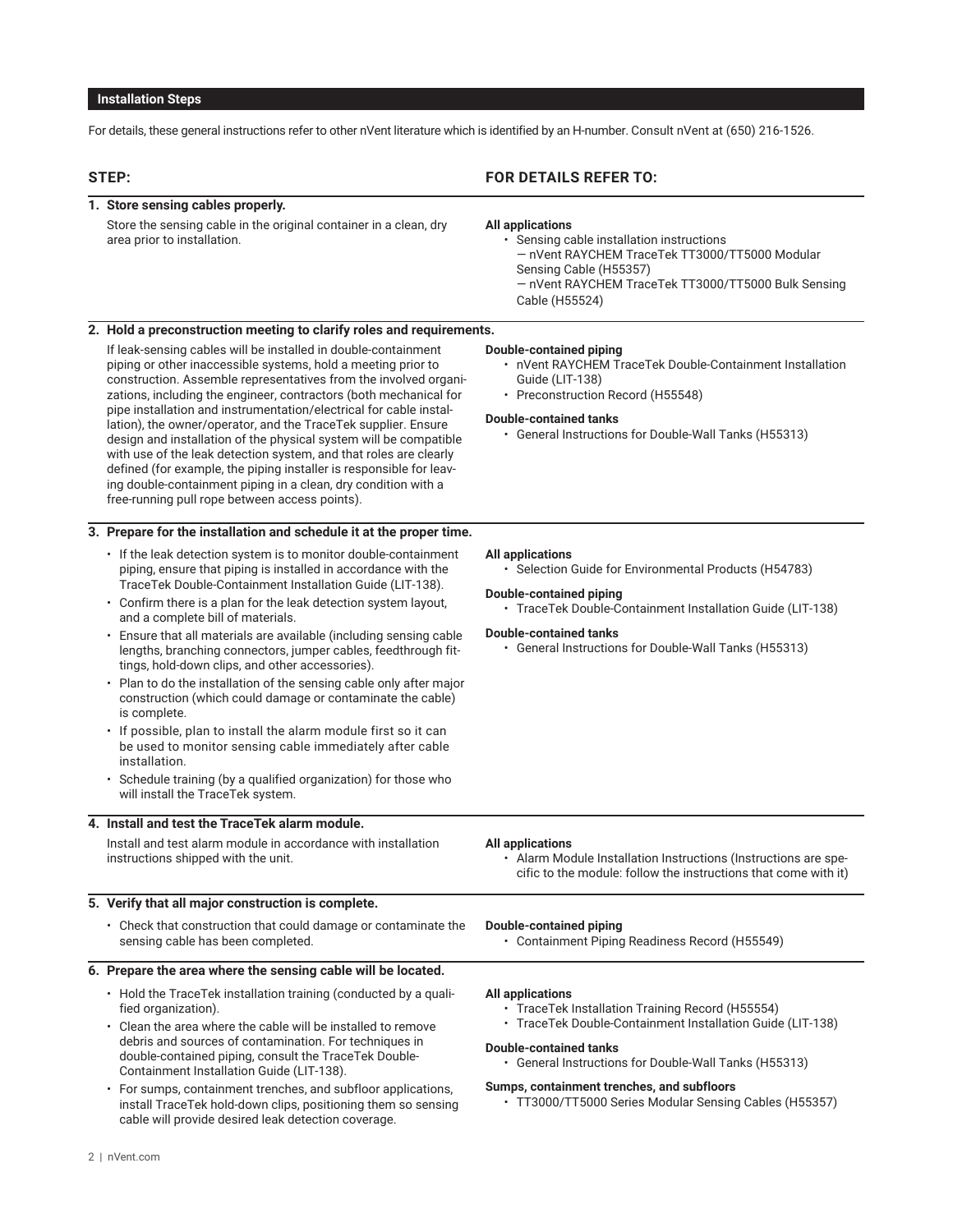### **7. Test sensing cable before installation**

To ensure that each length of sensing cable is intact and free of contamination, follow the test procedures detailed in the sensing cable installation instructions (shipped with each length).

#### **8. Observe proper precautions when handling sensing cables.**

#### **Do**

- Store the sensing cable in a clean, dry area prior to installation.
- Install sensing cable after major construction is complete.
- Clean the area where the cable will be installed.
- Replace TT5000 hydrocarbon sensing cable once it has contacted a solvent or fuel.

## **STEP: FOR DETAILS REFER TO:**

#### **All applications**

- Test procedures with sensing cable instructions: — TT3000/TT5000 Modular Sensing Cable (H55357) — TT3000/TT5000 Bulk Sensing Cable (H55553)
- Operating Instructions for the Portable Test Box (H55524)

#### **Don't**

- Drag the sensing cable through contaminants (such as pipe dope, PVC cement, acetone or other solvents, oil, dirt).
- Use damaged or contaminated sensing cable.
- Solder or weld near the cable without protecting it from heat, flux, and splatter.
- Use pulling lubricants to install TraceTek cables.
- Drop tools or sharp or heavy objects onto the cable.
- Pull bulk TT5000 sensing cable without sealing its end.
- Pull the sensing cable with excessive force (more than 50 pounds /20 kg for  $\overline{T}$ 5000, more than 75 pounds/30 kg for T $\overline{T}$ 3000).
- Place TT5000 sensing cable where it may be subject to pinching or temperatures above 60°C (140°F).
- Leave TT5000 sensing cable installed under tension.
- Use adhesive tapes or unapproved clamping devices to permanently secure the sensing cable.
- Allow cable connectors to become wet, dirty, or contaminated.

#### **9. Install sensing cable in accordance with instructions for your application.**

The proper installation procedure depends on the application. Follow the TraceTek installation instructions identified at right for your application.

#### **Double-contained piping**

- TraceTek Double-Containment Installation Guide (LIT-138)
- TT3000/TT5000 Bulk Sensing Cable Instructions (H55553)

#### **Double-contained tanks**

• General Instructions for Double-Wall Tanks (H55313)

#### **Sumps, containment trenches, and subfloors**

• TT3000/TT5000 Modular Sensing Cable (H55357)

• Test procedures with sensing cable instructions — TT3000/TT5000 Modular Sensing Cable (H55357) — TT3000/TT5000 Bulk Sensing Cable (H55553)

#### **10. Test sensing cable after installation.**

Test each length of sensing cable after installation to verify that sensing cable was not damaged during installation, and to evaluate whether the condition of the monitored system requires corrective action. Test procedures are detailed in the sensing-cable installation instructions shipped with each length.

#### **11. If using bulk sensing cable, have connectors installed and tested.**

Install connectors on TraceTek bulk sensing cable following instructions included with the connection kits.

#### • Operating Instructions for the Portable Test Box (H55524)

**All applications**

#### **All applications**

- TT-3000-CK-MC-M/F Field Installed Connectors (H55003)
- TT-5000-CK-MC-M/F Field Installed Connectors (H54830)
- nVent RAYCHEM TraceTek TT-JC-CK-MC-F or -M Connector Kit (H55005)

#### **12. Complete the leak detection system and activate it as soon as possible.**

- Install other TraceTek circuit components such as modular branching connectors (nVent RAYCHEM TraceTek TT-MBC-MC) as called for in the system layout; complete the sensing circuit.
- Install the necessary mechanical components, such as the TraceTek pressure feedthrough fitting (nVent RAYCHEM TraceTek TT-PFT-3/4-MC), to complete system integrity and avoid intrusion of liquids from extraneous sources.
- Connect the sensing circuit to the alarm module and activate the system as soon as is practical. Use the module to monitor the system for events during the final stages of construction. Identify and correct problems as they are detected.

#### **Double-contained piping**

• nVent RAYCHEM TraceTek TT-PFT Pressure Feed-Through Fitting Installation Instructions (H54105)

#### **Double-contained tanks**

• nVent RAYCHEM TraceTek TT-TK Tank Kit Installation Instructions (H55302)